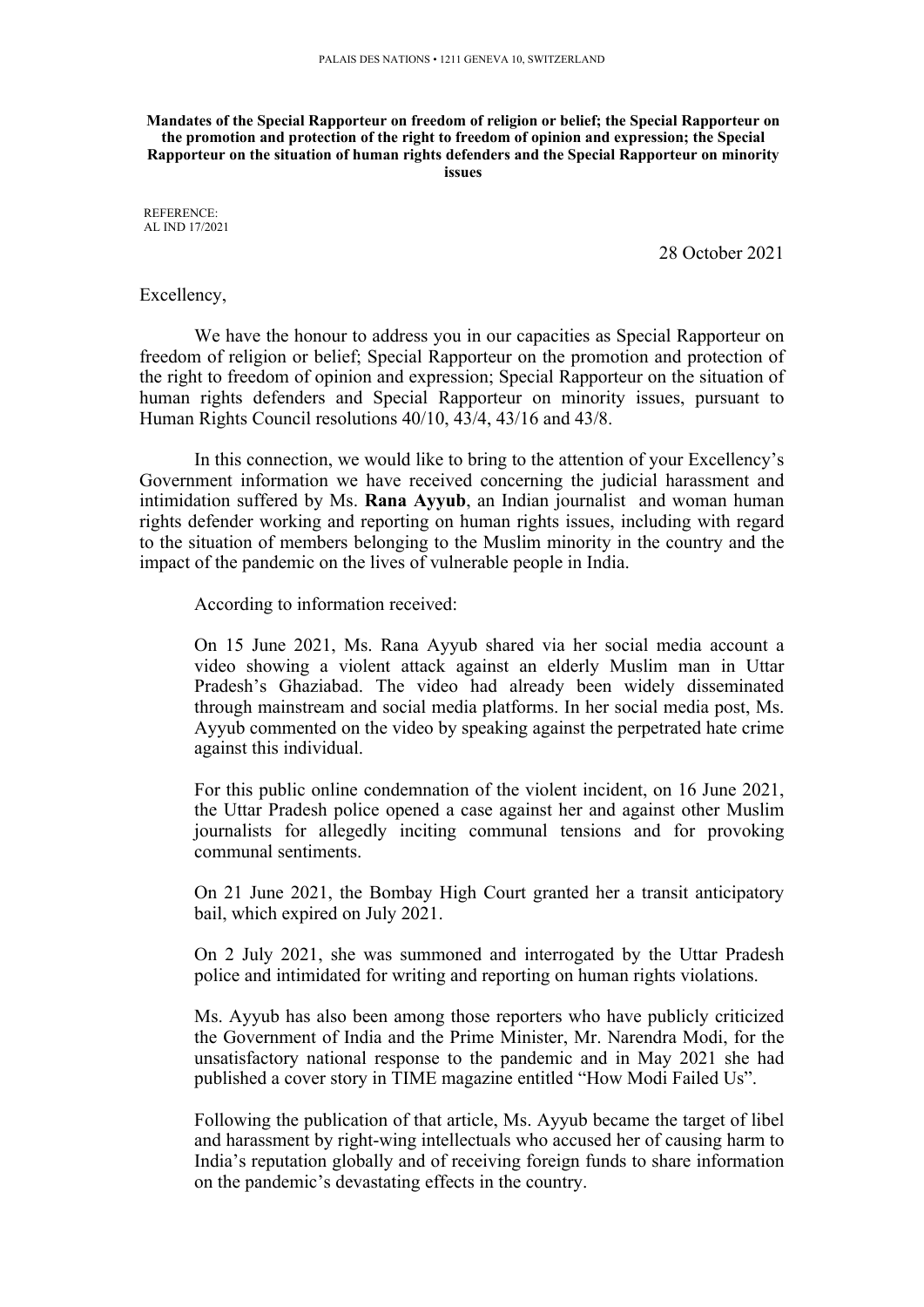During the same period, Mr. Ayyub received summons by the Income Tax Department and the Enforcement Directorate with the purpose of investigating her income, including the finances of the relief campaign she had initiated in April 2020 to provide humanitarian assistance to thousands of migrant workers whose lives were seriously affected by the COVID-19 outbreak. On 1 July and later on 8 July, she endured <sup>a</sup> ten-hour questioning and forced to hand over to the officials confidential information and emails, including communications with media editors. During the questioning, she was not granted access to her lawyer or to her chartered accountant.

On 7 August, despite having furnished all information, her bank accounts and the accounts of her ailing father were frozen, without the authorities following any formal judicial procedure. On 6 September, the Income Tax Department partially un-froze her account asking her to withdraw her right to appeal against it.

For more than four years, she has been receiving anonymous death and rape threats on her social media accounts. The latest First Information Report (FIR) against her was filed on 7 September 2021 by an organisation called the Hindu IT Cell, <sup>a</sup> cyber-group vowed to combat any "anti-Hindu" expressions and actions, accusing Ms. Ayyub of money laundering and dishonest misappropriation of property, under Sections 66D and 403 of the Indian Penal Code. This case was registered and Ms. Ayyub was booked by the UP Police with no communication from the said police station until now.

On 27 September, Ms. Ayyub filed an appeal against the Income Tax Department, and her case is pending. On the 29 September, she appeared at the Enforcement Directorate where she was asked to produce all her contracts with international publications, emails and her source of income from International platforms. All the cases against her are ongoing and she continues to be made to appear for questioning and interrogation by the said agencies, perceived as <sup>a</sup> form of harassment against her.

While we do not wish to prejudge the accuracy of the alleged facts mentioned above, we wish to express our serious concerns regarding what appears to be <sup>a</sup> deliberate and sustained campaign of harassment and intimidation of Ms. Rana Ayyub, by governmental and non-governmental actors in India, which have been intensified as <sup>a</sup> result of Ms. Ayyub'<sup>s</sup> public criticism of the Govenrment'<sup>s</sup> handling of the pandemic and of her advocacy work for the human rights situation of the Muslim minority in India. We are deeply concerned by the numerous threats against her life and physical integrity and at the coordinated attempts by governmental agencies to suppress her human rights, journalistic and humanitarian activities, by launching investigations on her financial income and fundraising activities. The intimidation and harassment of Ms. Ayyub is particularly concerning, as it appears to be in direct retaliation for her exercising of her right to freedom of opinion and expression online, and through her, an attack against freedom of the press, constituting <sup>a</sup> violation of international human rights law and standards.

We would like to further convey our concern regarding the targeting of the relatives of journalists, for it represents <sup>a</sup> systematised approach to silencing their efforts to express dissent and criticise the Government and carry out their professional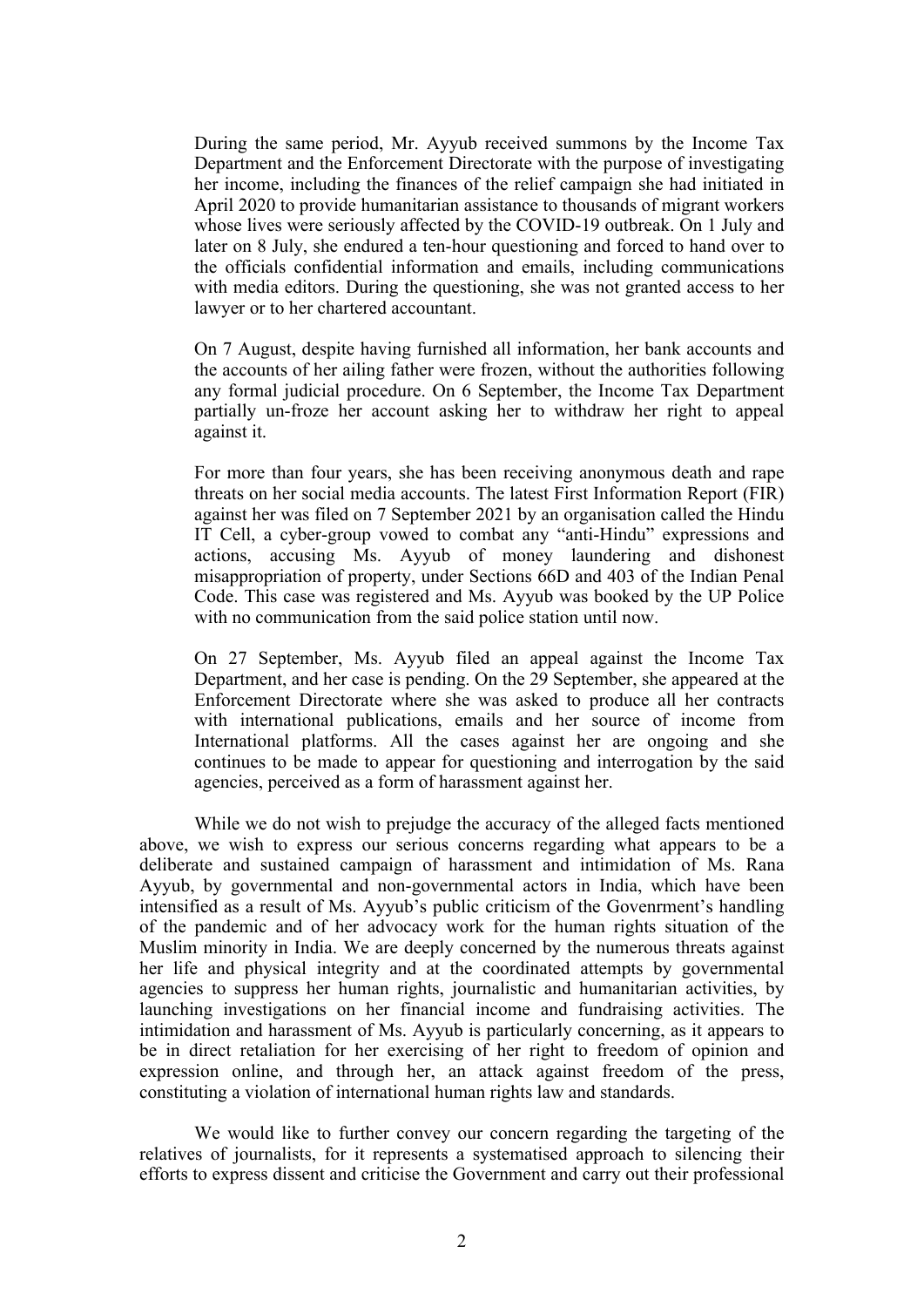activities.

Furthermore, we are seriously concerned at the reported absence of due process during the investigation, which is substantiated by the fact that Ms. Ayyub did not have access to her lawyer during her questioning by the Income Tax Department and that her bank accounts and those of her father were frozen, without explanation, and in what appears to be an arbitrary decision.

In connection with the above alleged facts and concerns, please refer to the **Annex on Reference to international human rights law** attached to this letter which cites international human rights instruments and standards relevant to these allegations.

As it is our responsibility, under the mandates provided to us by the Human Rights Council, to seek to clarify all cases brought to our attention, we would be grateful for your observations on the following matters:

- 1. Please provide any additional information and/or comment(s) you may have on the above-mentioned allegations.
- 2. Please explain the factual and legal grounds for the investigation by the Income Tax Deparment on Ms. Ayyub'<sup>s</sup> financial income and fundraising activities dedicated to her human rights and humanitarian work.
- 3. Please provide information as to the factual and legal basis for the freezing of the bank accounts of Ms. Ayyub, as well as the bank account of her father.
- 4. Please provide information on the measures undertaken to investigate the allegations of threats against Ms. Ayyub'<sup>s</sup> life and physical integrity and to identify and prosecute those responsible. If such inquiry or investigation has not taken place or if it has been inconclusive, please explain the reasons why.
- 5. Please provide information on the measures undertaken to combat hate speech and incitment to hatred, particularly against journalists and human rights defenders carrying out their peaceful and legitimate activities, including those who repor<sup>t</sup> on the Government'<sup>s</sup> response to the pandemic as well as those who advocate for the rights of persons belonging to minorities in India.

We would appreciate receiving <sup>a</sup> response within 60 days. Passed this delay, this communication and any response received from your Excellency'<sup>s</sup> Government will be made public via the communications reporting website. They will also subsequently be made available in the usual repor<sup>t</sup> to be presented to the Human Rights Council.

While awaiting <sup>a</sup> reply, we urge that all necessary interim measures be taken to halt the alleged violations and preven<sup>t</sup> their re-occurrence and in the event that the investigations suppor<sup>t</sup> or sugges<sup>t</sup> the allegations to be correct, to ensure the accountability of any person(s) responsible for the alleged violations.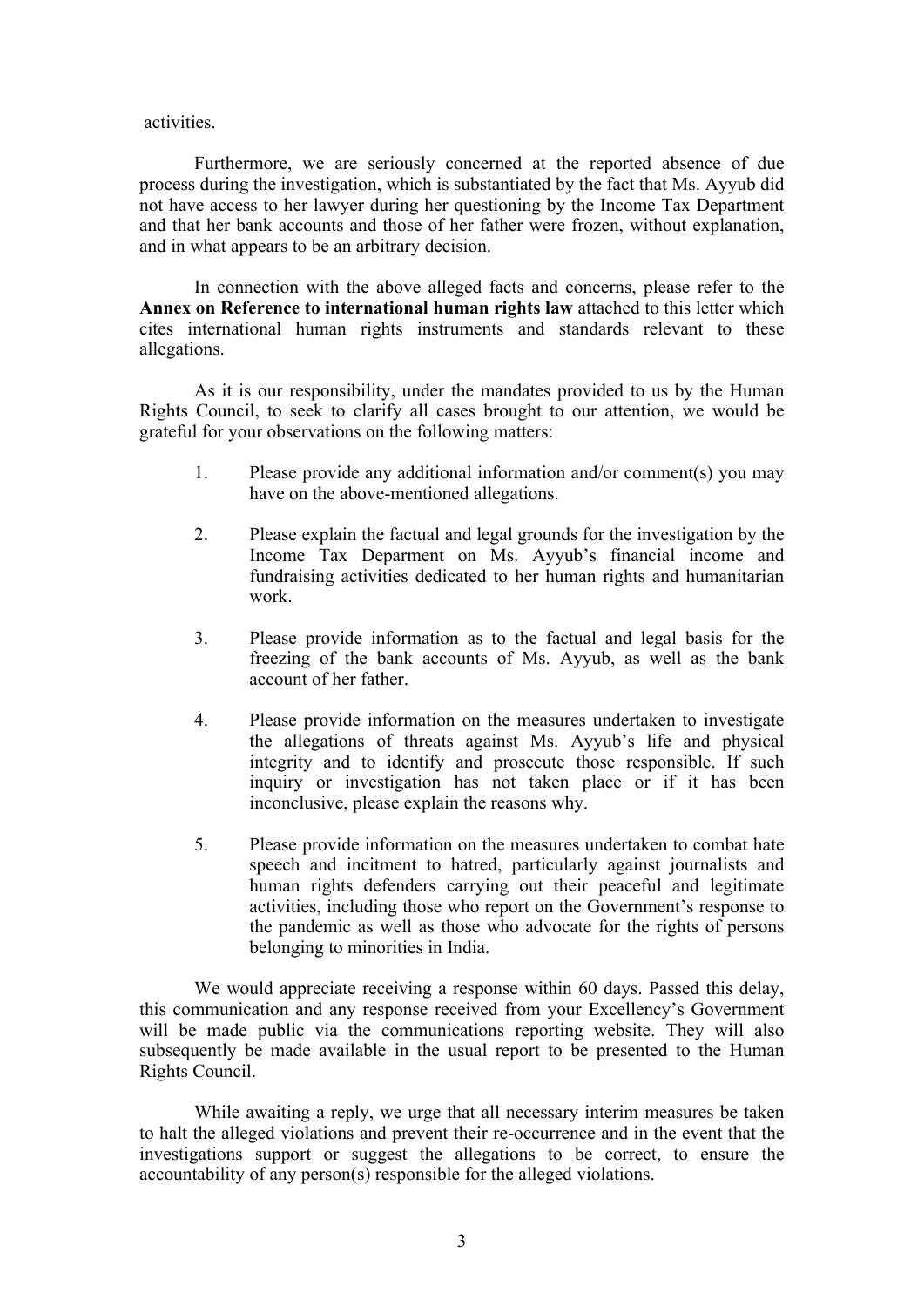Please accept, Excellency, the assurances of our highest consideration.

Ahmed Shaheed Special Rapporteur on freedom of religion or belief

Irene Khan Special Rapporteur on the promotion and protection of the right to freedom of opinion and expression

> Mary Lawlor Special Rapporteur on the situation of human rights defenders

> > Fernand de Varennes Special Rapporteur on minority issues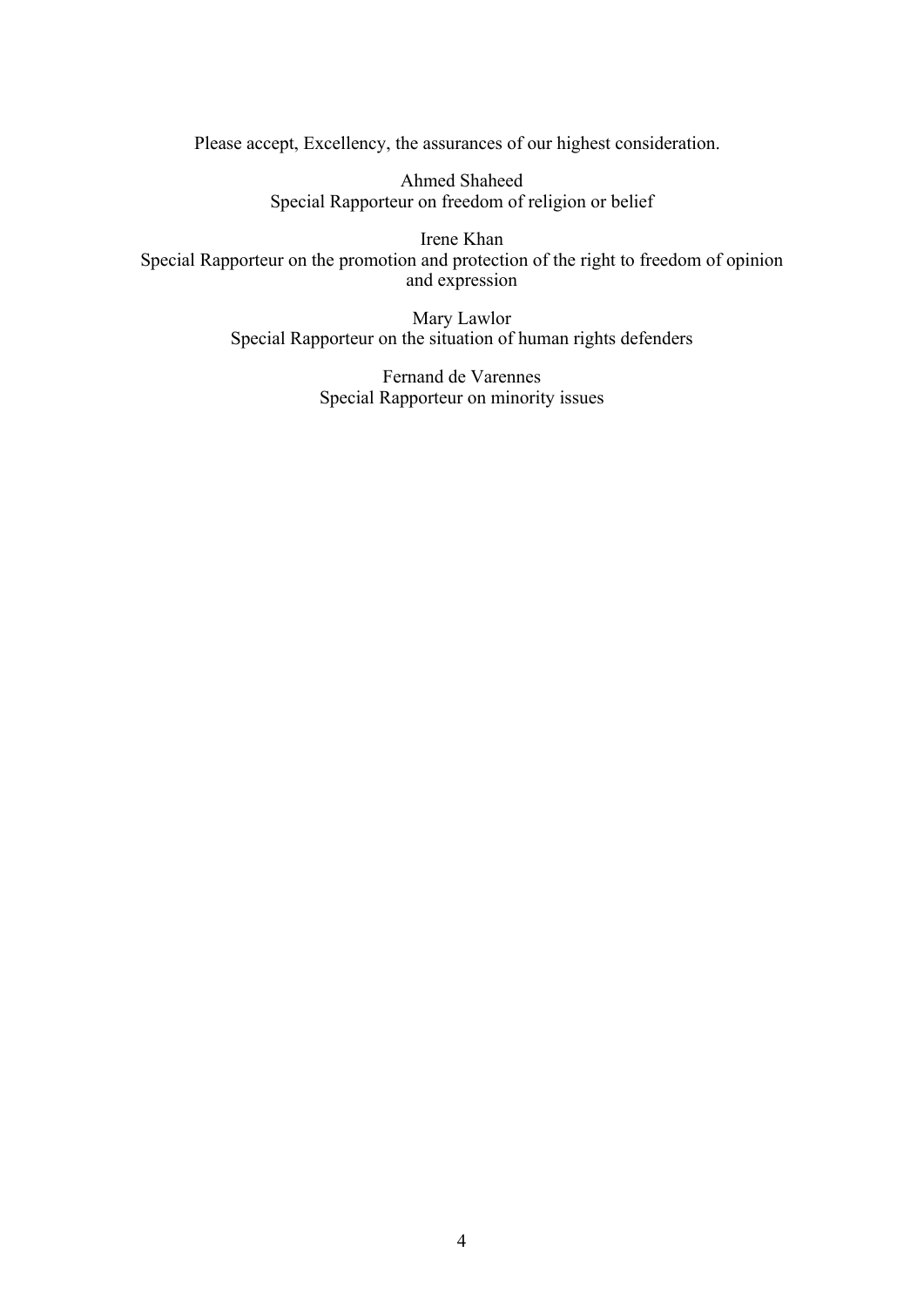## **Annex Reference to international human rights law**

In connection with above alleged facts and concerns, we would like to appeal to your Excellency'<sup>s</sup> Government to take all necessary steps to ensure the fundamental rights in accordance with the principles as set forth in articles 2, 18, 19, 26, and 27 of the International Covenant on Civil and Political Rights (ICCPR) to which your Excellency'<sup>s</sup> Government is state party since 10 April 1979, providing for the principle of non-discrimination, equality before the law, the right to freedom of thought conscience, religion and belief, freedom of opinion and expression, and the protection of the rights of persons belonging to minorities.

Article 18 of the ICCPR guarantees the right of freedom of thought, conscience, religion or belief, while article 19 of the ICCPR guarantees the right to freedom of opinion. Article 19 protects the right to hold opinions of any kind, and the Human Rights Committee has affirmed that "no person may be subject to the impairment of any rights under the Covenant on the basis of his or her actual, perceived or supposed opinions … It is incompatible with paragraph 1 to criminalize the holding of an opinion" (General Comment no. 34 para. 9).

We recall that article 19 also guarantees that everyone shall have the right to freedom of expression; which includes the freedom to seek, receive and impart information and ideas of all kinds, regardless of frontiers, either orally, in writing or in print, in the form of art, or through any other media of one'<sup>s</sup> choice. Any limitation to the right to freedom of expression must meet the criteria established by international human rights standards, such as article 19 (3) of the ICCPR. Under these standards, limitations must be determined by law and must conform to the strict test of necessity and proportionality, must be applied only for those purposes for which they were prescribed and must be directly related to the specific need on which they are predicated. In her repor<sup>t</sup> on the subject of gender justice and the freedom of expression to the General Assembly, the Special Rapporteur on the protection and promotion of the right to freedom of opinion and expression, highlighted the disproportionate risks faced by female journalists, and their subjection to sexual and gender based violence, both online and offline (A/76/258). The Rapporteur outlined that attacks on female journalists violate not only their freedom of expression, but also society'<sup>s</sup> right to information from diverse media, and represen<sup>t</sup> <sup>a</sup> gendered attack on media freedom (A/76/258, para. 46). The repor<sup>t</sup> also emphasises that the prohibition against sexual and gender-based violence is well established in international law, and the right to be safe from threats and violence applies equally online and offline (Ibid. para. 62). In her recommendations to States on the subject, the Special Rapporteur called for the adoption of specific legislation to prohibit, investigate and prosecute online gender-based violence, and that the legislation should be grounded in international women'<sup>s</sup> human rights instruments and international standards on freedom of expression, and that the prohibitions should be drafted restrictively and take into account specific digital traits, such as amplification by perpetrators (A/76/258, para. 107).

Article 26 of the ICCPR stresses that all persons are equal before the law and are entitled without any discrimination to the equal protection of the law. In this respect, the law shall prohibit any discrimination and guarantee to all persons equal and effective protection against discrimination on any ground such as [...] religion or other status [...].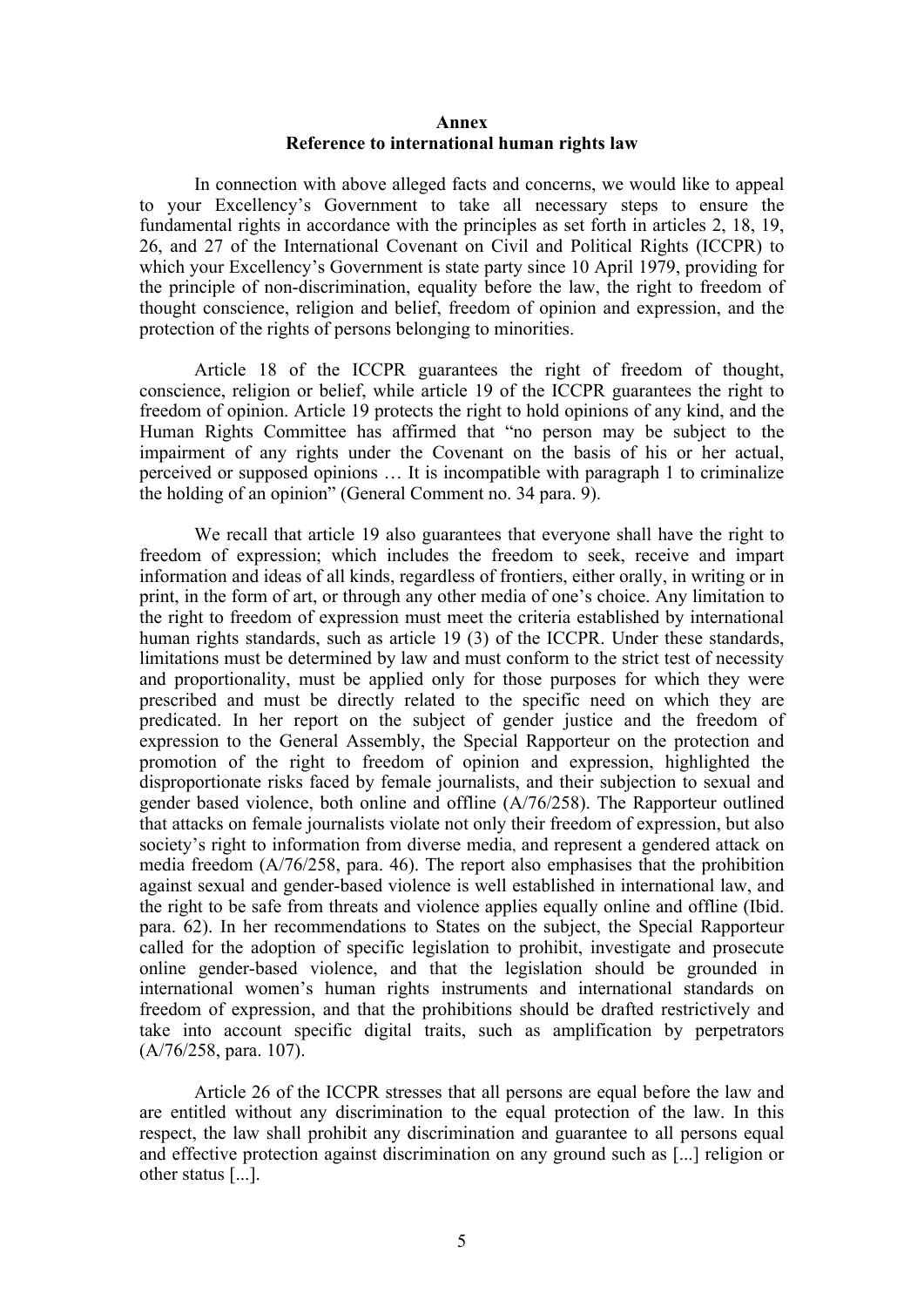We would further like to bring to your Excellency'<sup>s</sup> Government attention the international standards regarding the protection of the rights of persons belonging to religious minorities, in particular to article 27 of the ICCPR that guarantees minorities, inter alia, the right to profess and practice their own religion. Moreover, the 1992 Declaration on the Rights of Persons Belonging to National or Ethnic, Religious and Linguistic Minorities establishes the obligation of States to protect the existence and identity of religious minorities within their territories and to adopt the appropriate measures to achieve this end (article 1), recognizes that persons belonging to religious minorities have the right to profess and practice their own religion without discrimination (article 2) and requires States to ensure that persons belonging to minorities, including religious minorities, may exercise their human rights without discrimination and in full equality before the law (article 4.1).

We would like to remind you that the legitimate role of human rights defenders is recognised by international law and referred to the Declaration on the Right and Responsibility of Individuals, Groups and Organs of Society to Promote and Protect Universally Recognized Human Rights and Fundamental Freedoms, also known as the UN Declaration on Human Rights Defenders, in particular articles 1 and 2 which state that everyone has the right to promote and to strive for the protection and realization of human rights and fundamental freedoms at the national and international levels and that each State has <sup>a</sup> prime responsibility and duty to protect, promote and implement all human rights and fundamental freedoms.

Furthermore, we would like to bring to the attention of your Excellency'<sup>s</sup> Government the following provisions of the UN Declaration on Human Rights Defenders:

- article 5 (b), which provides for the right to form, join and participate in non-governmental organizations, associations or groups;
- article 6 point a), which provides for the right to know, seek, obtain, receive and hold information about all human rights and fundamental freedoms;
- article 11 which provides that everyone has the right, individually or in association with others, to the lawful exercise of their profession;
- article 12, paragraphs 2 and 3, which provides that the State shall take all necessary measures to ensure the protection of everyone against any violence, threats, retaliation, de facto or de jure adverse discrimination, pressure or any other arbitrary action as <sup>a</sup> consequence of his or her legitimate exercise of the rights referred to in the Declaration;

We would like to draw your attention to General Assembly resolution  $68/181$ as well as Human Rights Council resolution 31/32, in which States expressed particular concern about systemic and structural discrimination and violence faced by women human rights defenders. States should take all necessary measures to ensure the protection of women human rights defenders and to integrate <sup>a</sup> gender perspective into their efforts to create <sup>a</sup> safe and enabling environment for the defence of human rights. This should include the establishment of comprehensive, sustainable and gender-sensitive public policies and programmes that suppor<sup>t</sup> and protect women